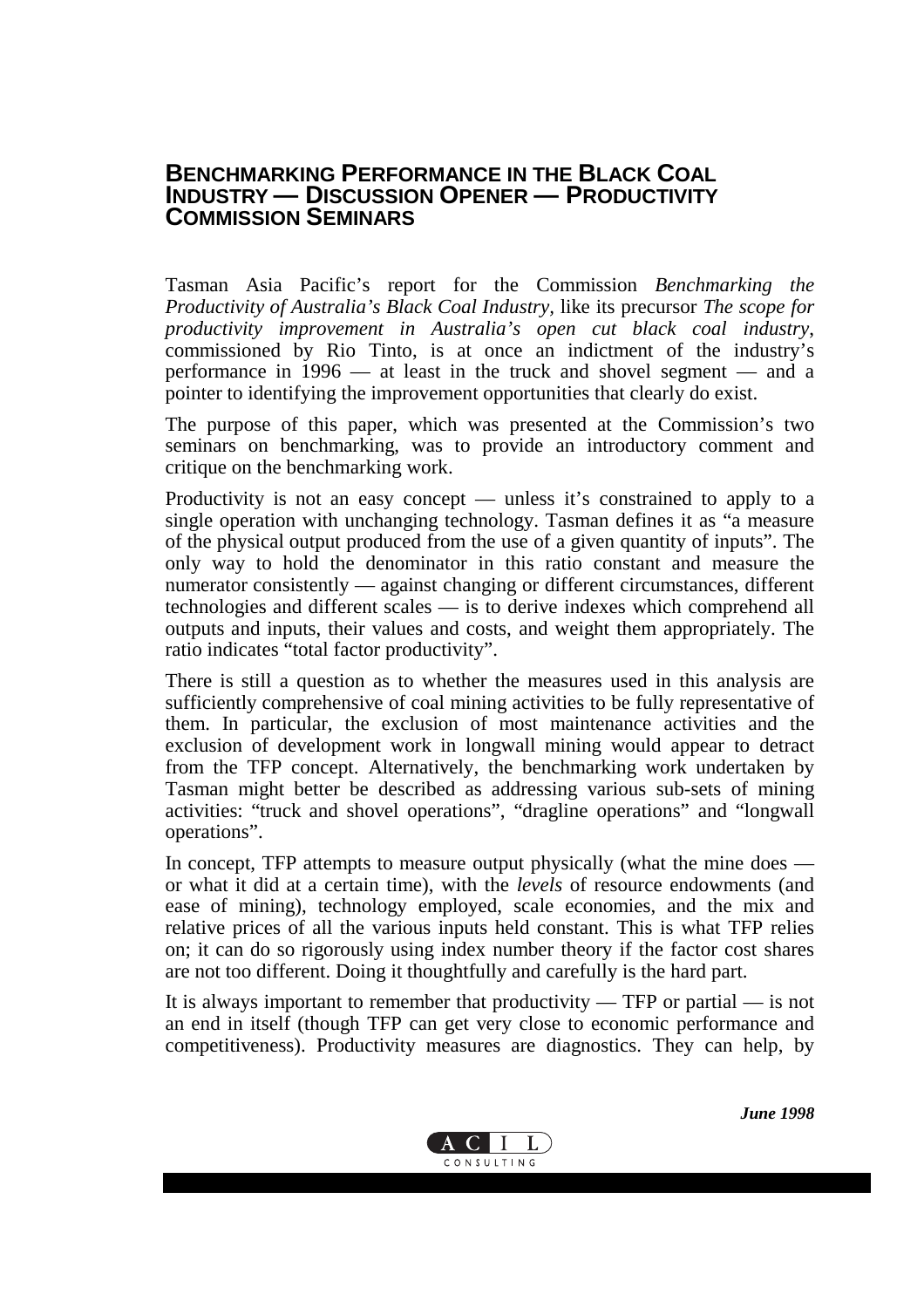## **BENCHMARKING PERFORMANCE IN THE BLACK COAL INDUSTRY**

"looking over the fence", to indicate how an operation might be able to "get more for less".

Partial productivity figures (and less than comprehensive TFP figures) are interesting in highlighting differences, and useful in understanding or inferring reasons for differences in TFP. However, all the pertinent circumstances need to be taken into account before it would be sensible to act on the basis of partial productivity indicators. South African mines, for example, have much higher physical inputs of labour than competitors here and in the US — exactly as one would expect with lower unit labour costs and a profit maximising objective. The Tasman report explains that large wage differences preclude the suitability of Indonesia, South Africa and Chile from TFP comparisons with Australia. Also, Tasman's results suggest that the US coal mines in the survey have got it right by over-providing shovel capacity (rather than wrong as the partial indicator might imply), because they achieve much better haulage performances.

TFP is also limited to some extent. For example, when exchange rates move significantly, as they have recently, it would be surprising if the ideal composition of inputs in different countries were not to change. One would expect, for instance, increased emphasis on imported vehicle and equipment maintenance in Indonesia (and Australia), and on substituting local inputs like maintenance in place of foreign capital imports. On the other hand, relatively low real costs of capital at the moment would tend to induce capital spending. Just what the implications of such price changes are for TFP analysis over time is a question that might appropriately be addressed.

The other thing to recall is that, as Tasman cautions, this work is confined to certain activities on the mine side of the mine gate. Competitiveness is so critically dependent as well on the cost of getting the final product to market notably the price (ie the terms and conditions) of rail access and haulage, port services and ocean transport. This is something the Productivity Commission is well aware of — though many will be inclined to hope that the final report devotes more attention to the contestability of the terms of rail access.

It would not be prudent to make too much of the precision of the Tasman results — especially given the relatively small sample sizes (with quite disparate observations) and possibly inconsistently measured or misunderstood data. None of these comments should be taken to imply that the Tasman work is in any way unreliable, rather that it might be wise to round off many of the numbers and put something of a (subjective) margin of error around them and this is also Tasman's view. The consultants have, in a couple of places, calculated the rough implications on the TFP estimates of different values for partial figures — and that approach is commended.

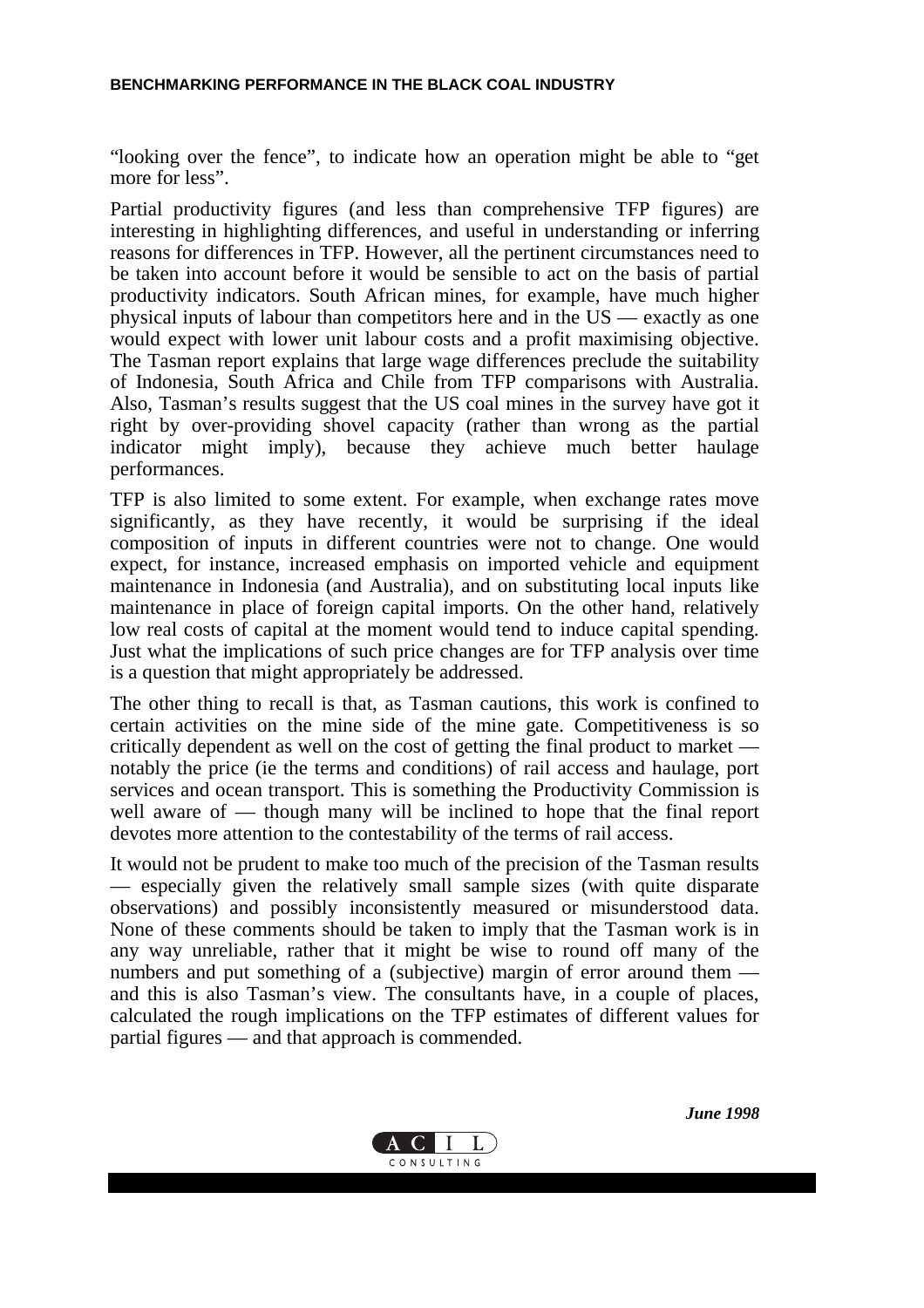Perhaps the most pressing question relates to the appropriateness of using total material excavated and transported as the measure of total output. No question, it is more realistic in terms of measuring the activity undertaken at a coal mine than just counting coal produced. For example, if I read the averages data correctly, say in truck and shovel, the selected mining costs per tonne of coal produced are \$2 or \$3 in Queensland and about \$10 in NSW. That's a huge disparity. When the big difference in strip ratios (overburden to coal) is taken into account, the disparity in costs is substantially reduced (and NSW doesn't look nearly as bad). Even so, total costs incurred at the mines are considerably higher than these figures — emphasising again the importance of being concerned about how comprehensive is the TFP measure adopted.

As previously mentioned, maintenance is a topic that also engenders some unease in relation to Tasman's indicators. The scale of the maintenance function at an open cut coal mine — elsewhere as here — is always impressive. And yet its coverage in the analysis is implicit and maintenance staff, where identified, are excluded. The report provides some figures on the relative scale of the maintenance function — though it is not clear what size is a "typical" mine.

Maintenance is, in effect, subordinated to the object of mining coal. However, this begs the question: isn't mining overburden in the same category? It isn't an end in itself, but rather, like maintenance, just a necessary means to accessing the coal. If the activity were out-sourced (as it sometimes is) would it be treated differently? And would it matter?

In relation to truck and shovel, Tasman has analysed 22 mines in all, including 5 US coal mines and 4 Australian hard rock mines. The reported ratio of coal, in total material excavated, in NSW mines is a low 10%, compared with 30% for Queensland and 40% for the US. While the identities of the participating coal mines are properly protected, one might guess that Queensland includes Blair Athol and maybe NSW includes some of the deeper open cuts. The question has been raised as to how representative all this is, given the relatively small total tonnage surveyed. Again the issue is: to what extent does it matter? Significantly, if the NSW overburden removal task was indeed smaller, the productivity result for NSW mines would be even worse.

One might also question the quality of the data on replacement cost of equipment items. And what exchange rate was used to convert the US capital costs to \$A? Do taxes on these capital items affect the figures?

Irrespective of these queries, however, the Tasman's findings reflect an unsatisfactory situation. The Tasman results suggest Australian truck/shovel mines lag far behind their US counterparts in productivity and mining costs; equipment is clearly over-manned; truck utilisation is poor; turnaround times are slow; and idle time is excessive.